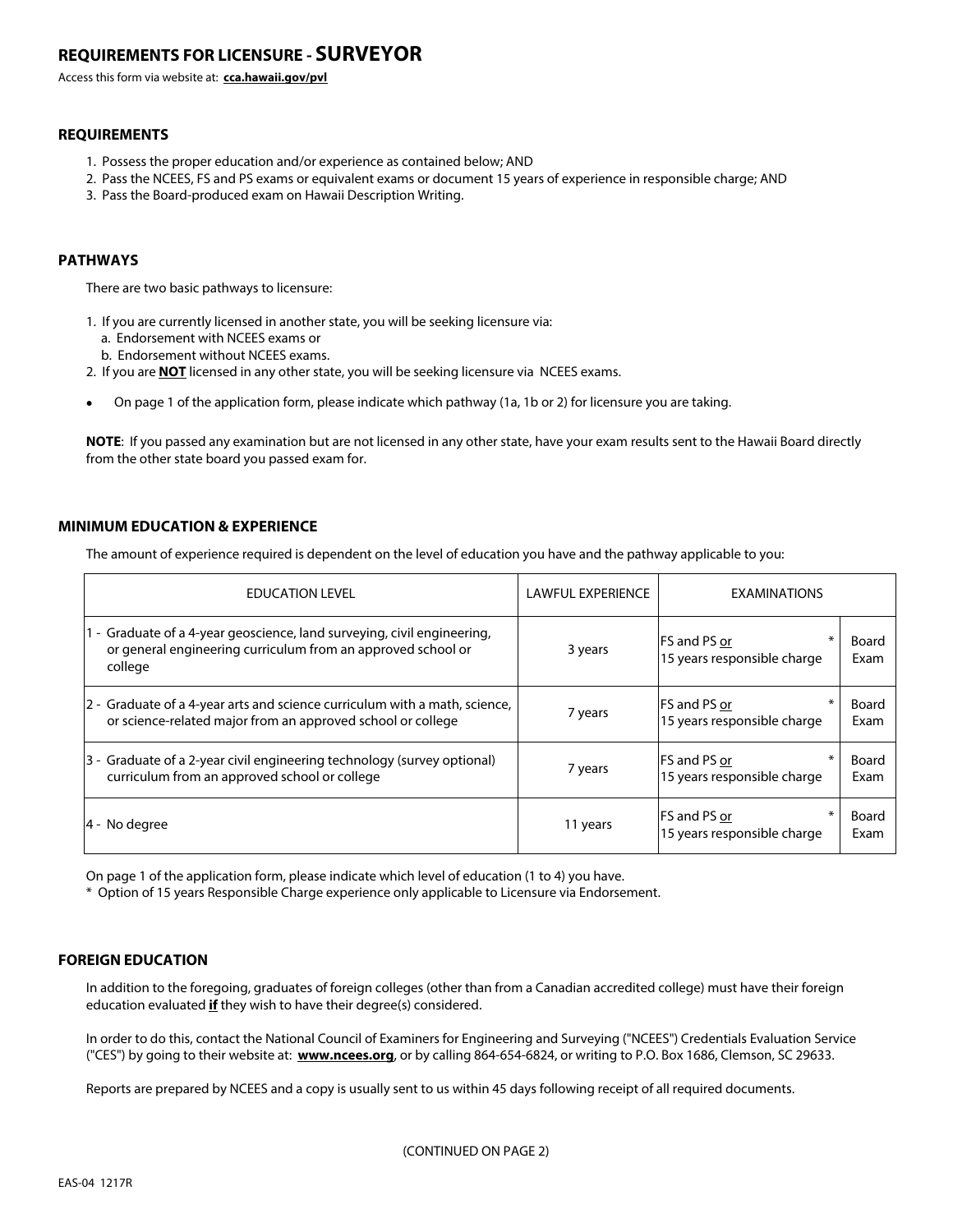# **VERIFICATION OF EDUCATION AND EXPERIENCE**

Applicants are required to document his/her education and experience. You will need to document your experience in the record portion of the application. However, your level of education and pathway for licensure will dictate the type of additional verification you will need to submit. Refer to the listing below for ways to provide evidence of your experience:

- 1. NCEES Council Record holder. You must request NCEES to transmit your NCEES Council Record to the Board.
- 2. Supervised experience: You must have form EAS-14, "Verification of Supervision", completed by your supervisor(s). If your supervisor is no longer available, contact your original state of licensure and have them submit copies of documentation on your experience directly to the Board.
- **NOTE:** If you need to take the NCEES exams, the experience must have been gained by the filing deadline (January 10th or July 10th). 3. Experience in responsible charge (for licensure via endorsement): You must have form EAS-11(a) completed by a person other
- than the applicant. Please note that experience in responsible charge will require twice the amount of the required lawful experience. (For example: Every two years of experience in responsible charge will be credited for one (1) year of the required lawful experience.)
- 4. Combination of #2 and #3 above.

# **EXAMINATION**

### **Applicants for licensure via endorsement:**

Verification of your current license, examination and exam scores must be accomplished. Send the "Verification of Exam/License" form (S-1) to the state in which you were ORIGINALLY LICENSED BY EXAMINATION with the appropriate service fee, if any. Contact your state licensing agency for any charge. If more than one form is needed, in cases where the exams were taken in more than one state, please duplicate. Completion of this form will also serve to verify your out-of-state license.

If you wish to have the NCEES (FS and PS) exams waived, you will need to have a licensed surveyor complete the "Verification of Experience in Responsible Charge" form documenting 15 years of experience in responsible charge.

### **Applicants for licensure via NCEES exam:**

Upon approval of your application, you will be mailed an approval notice. You must then register and pay exam fees **DIRECTLY** with NCEES to take the next scheduled exam by NCEE's filing deadline. To register for the exam, go to: **www.els-examreg.org** OR call NCEES at 1-877-536-7729, Monday-Friday between 7:30 am - 5:00 pm Eastern Standard Time.

We will then inform the test administrator, NCEES, of your eligibility to take the FS and/or PS exam. The NCEES will send you an examination packet containing information on registration and cancellation deadlines and fees.

Alternatively, applicants for the FS exam may register directly with NCEES and do not need to file an application to the Board.

- 1. NCEES exams
	- a. Fundamental of Surveying (FS)\*
	- b. Principles and Practice of Surveying (PS)

 The PS exam is offered twice a year (April and October) on Oahu. Application filing deadline: January 10th for April; July 10th for October. The FS exam is a computer-based exam administered year-round in testing windows at NCEES-approved Pearson Vue test centers.

| For your information: | <b>NCFFS</b>           |
|-----------------------|------------------------|
|                       | P.O. Box 1686          |
|                       | Clemson, SC 29633-1686 |
|                       | Phone: (864) 654-6824  |
|                       | www.ncees.org          |

(CONTINUED ON PAGE 3)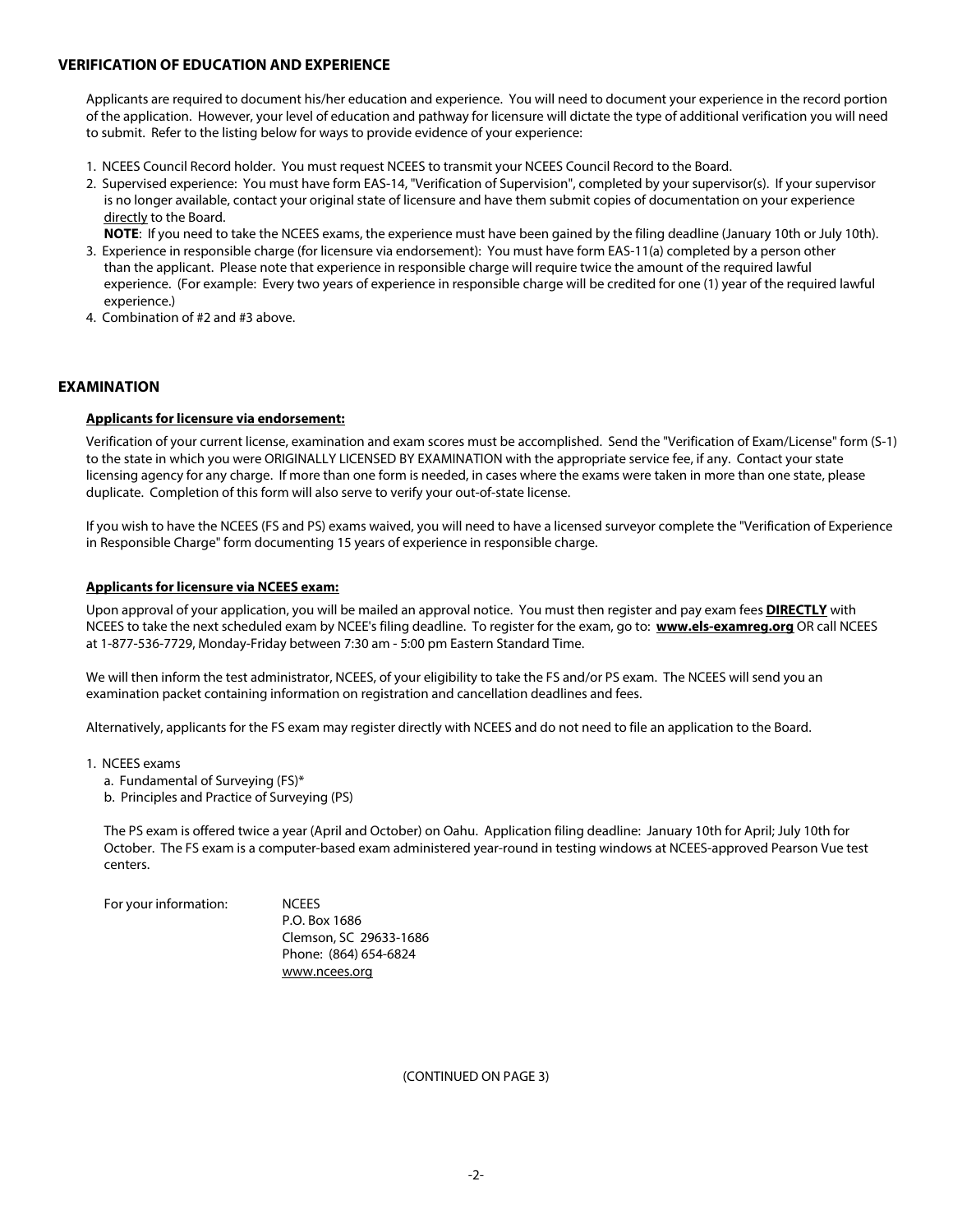\*Education level and experience to qualify to take the NCEES FS exam:

| <b>EDUCATION LEVEL</b>                                                                                                                                                                                            | <b>EXPERIENCE</b> |
|-------------------------------------------------------------------------------------------------------------------------------------------------------------------------------------------------------------------|-------------------|
| 1 - Be in the last year of a geoscience, land surveying, civil engineering, or general engineering<br>curriculum from an approved school or college with graduation within 7 months of the date<br>of application | None              |
| 2 - Graduate of a 4-year geoscience, land surveying, civil engineering, or general engineering<br>curriculum from an approved school or college                                                                   | None              |
| 3 - Graduate of a 4-year arts and science curriculum with a math, science, or science-related major<br>from an approved school or college                                                                         | 5 years           |
| 4 - Graduate of a 2-year civil engineering technology (survey optional) curriculum from an<br>approved school or college                                                                                          | 5 years           |
| 5 - No degree                                                                                                                                                                                                     | 9 years           |

On page 1 of the application form (EAS-03), please indicate which level of education (1 to 5) you have.

#### **The Board-produced Hawaii Description Writing Exam:**

The Board-produced exam is offered twice a year (April and October) **on Oahu**. Application filing deadline: January 10th for April; July 10th for October. Cost: \$80 made payable to **Commerce & Consumer Affairs**. (check must be in U.S. dollars and be from a U.S. financial institution.)

If you require special accommodations to sit for the licensure examination, please contact the Exam Branch immediately, but no later than the exam filing deadline, at (808) 586-2711 to obtain a Disability Certification Form that will need to be completed and returned to our office. No action will be taken to provide special testing accommodations until your exam application is complete and approved.

### **SUBMITTALS**

- 1. Complete the entire application; provide details of your experience in the "Experience Record" portion (keep in mind that "supervisor" refers to a licensed surveyor other than yourself); and
- 2. Provide a copy of all pertinent diplomas or official transcript(s) from an approved school or college; and
- 3. **A non-refundable application fee of \$150 for endorsement, \$100 for PS exam or \$50 for FS exam made payable to: Commerce & Consumer Affairs.** (checks must be in U.S. dollars and be from a U.S. financial institution.)**;** and
- 4. **\$80 exam fee made payable to: Commerce & Consumer Affairs** for the Hawaii Description Writing Exam. (checks must be in U.S. dollars and be from a U.S. financial institution.)

 Depending on your pathway and the examination you are applying for, the Board will be awaiting submission of one or more of the following:

- 1. "Verification of Supervision" form completed by your supervisor(s) who is a licensed surveyor;
- 2. "Verification of Exam/License" form from another state board;
- 3. "Experience in Responsible Charge" form from a licensed surveyor; or
- 4. NCEES report if you are a graduate of a foreign college other than from a Canadian accredited college. OR
- 5. NCEES Council Record.

# **INFORMATION & INSTRUCTIONS - SURVEYOR**

Complete the on-line fillable application form or print legibly in black ink. Answer all questions and sign and date the application form. **Applications that lack supporting documents required for exam or licensure will not be considered.** It is the applicant's responsibility to ensure that all documents are received timely.

(CONTINUED ON PAGE 4)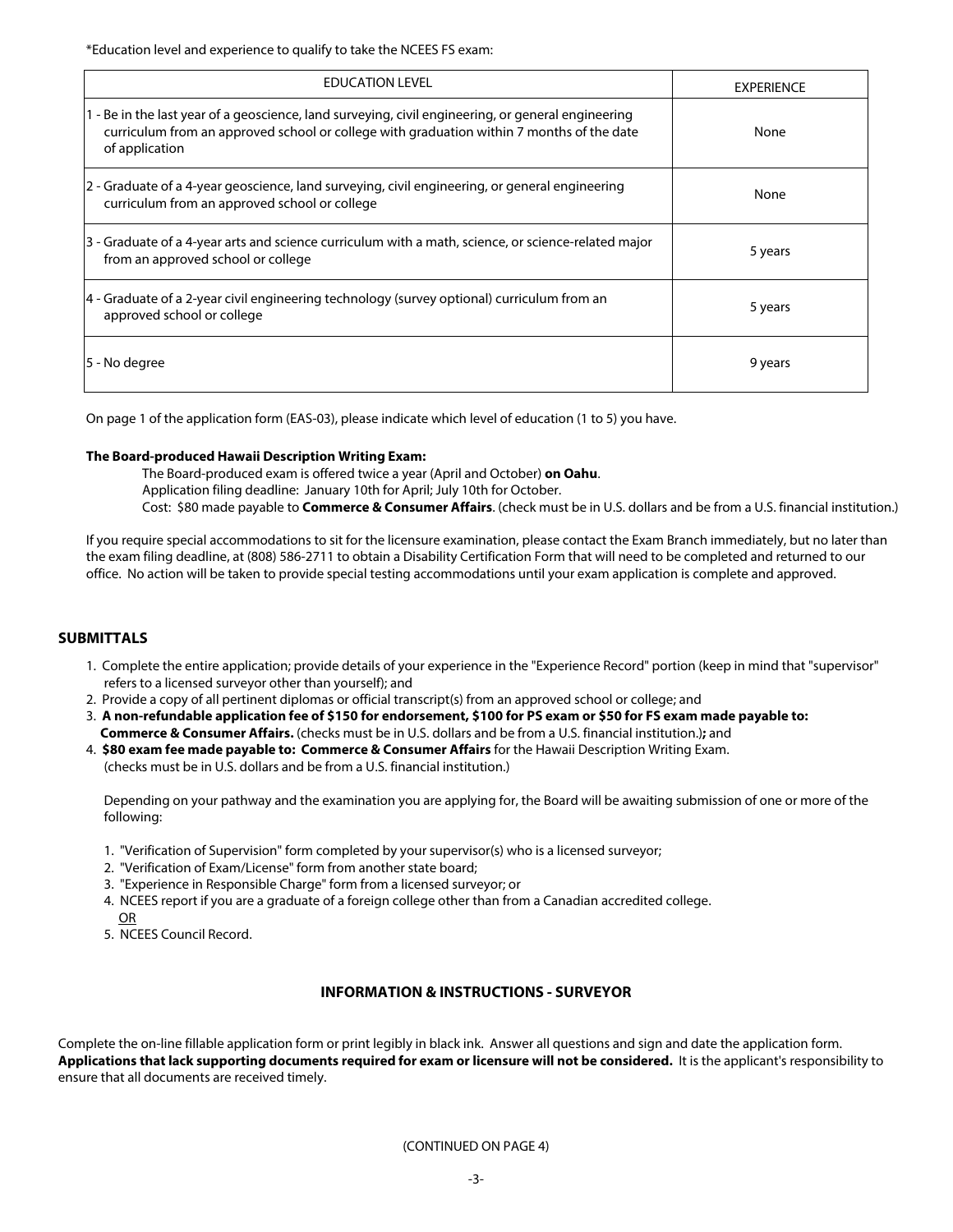### **REQUIREMENTS**

Please read the requirements section carefully. Should you have a question or concern regarding the requirements, contact the Licensing Branch Manager at (808) 586-3000.

Individuals from the neighbor islands can call the toll free access numbers:

| Kauai:  | 274-3141 ext. 6-3000         | Maui: | 984-2400 ext. 6-3000                |
|---------|------------------------------|-------|-------------------------------------|
|         | Hawaii: 974-4000 ext. 6-3000 |       | Molokai: 1-800-468-4644 ext. 6-3000 |
| l anai: | 1-800-468-4644 ext. 6-3000   |       |                                     |

Information can also be obtained from the Professional & Vocational Licensing Division's website at: **cca.hawaii.gov/pvl**

#### **SOCIAL SECURITY NUMBER**

Your Social Security Number is used to verify your identity for licensing purposes and for compliance with the below laws. **For a license to be issued, you must provide your Social Security Number or your application will be deemed deficient and will not be processed further.** 

The following laws require that you furnish your Social Security Number to our agency.

#### FEDERAL LAWS:

**42 U.S.C.A. §666(a)(13)** requires the Social Security Number of any applicant for a professional license or occupational license be recorded on the application for license; and if you are a licensed health care practitioner, **45 C.F.R., Part 61, Subpart B, §61.7** requires the Social Security Number as part of the mandatory reporting we must do to the Healthcare Integrity and Protection Data Bank (HIPDB), of any final adverse licensing action against a licensed health care practitioner.

HAWAII REVISED STATUTES ("HRS"):

§576D-13(j), HRS requires the Social Security Number of any applicant for a professional license or occupational license be recorded on the application for license; and

**§436B-10(4), HRS** which states that an applicant for license shall provide the applicant's Social Security Number if the licensing authority is authorized by federal law to require the disclosure (and by the federal cites shown above, we are authorized to require the Social Security Number).

## **FEES**

**A non-refundable application fee of \$150 for endorsement, \$100 for PS exam or \$50 for FS exam and \$80 examination fee for the Hawaii Description Writing Exam.** Make check payable to: **COMMERCE & CONSUMER AFFAIRS** (unless otherwise noted). Checks must be in U.S. dollars and be from a U.S. financial institution.

*NOTE: One of the numerous legal requirements that you must meet in order for your new license to be issued is the payment of fees as set forth in this application. You may be sent a license certificate before the payment you sent us for your required fees is honored by your bank. If your payment is dishonored, you will have failed to pay the required licensing fee and your license will not be valid, and you may not do business under that license. Also, a \$25.00 service charge shall be assessed for payments that are dishonored for any reason.*

#### **RETURN OF REQUIRED ITEMS**

| Mailing Address:                                              |    | Office Location:                                    |  |  |
|---------------------------------------------------------------|----|-----------------------------------------------------|--|--|
| Board of EASLA<br>DCCA, PVL Licensing Branch<br>P.O. Box 3469 | ΟR | 335 Merchant Street, Room 301<br>Honolulu, HI 96813 |  |  |
| Honolulu, HI 96801                                            |    | Phone: (808) 586-3000                               |  |  |

### **RELEASE OF INFORMATION**

If an agency or individual is assisting you with the licensure process, we will not be able to release any information to them unless you provide us with authorization. If you wish to do so, please complete the portion on **Release of Information to Third Party**, sign and date it.

(CONTINUED ON PAGE 5)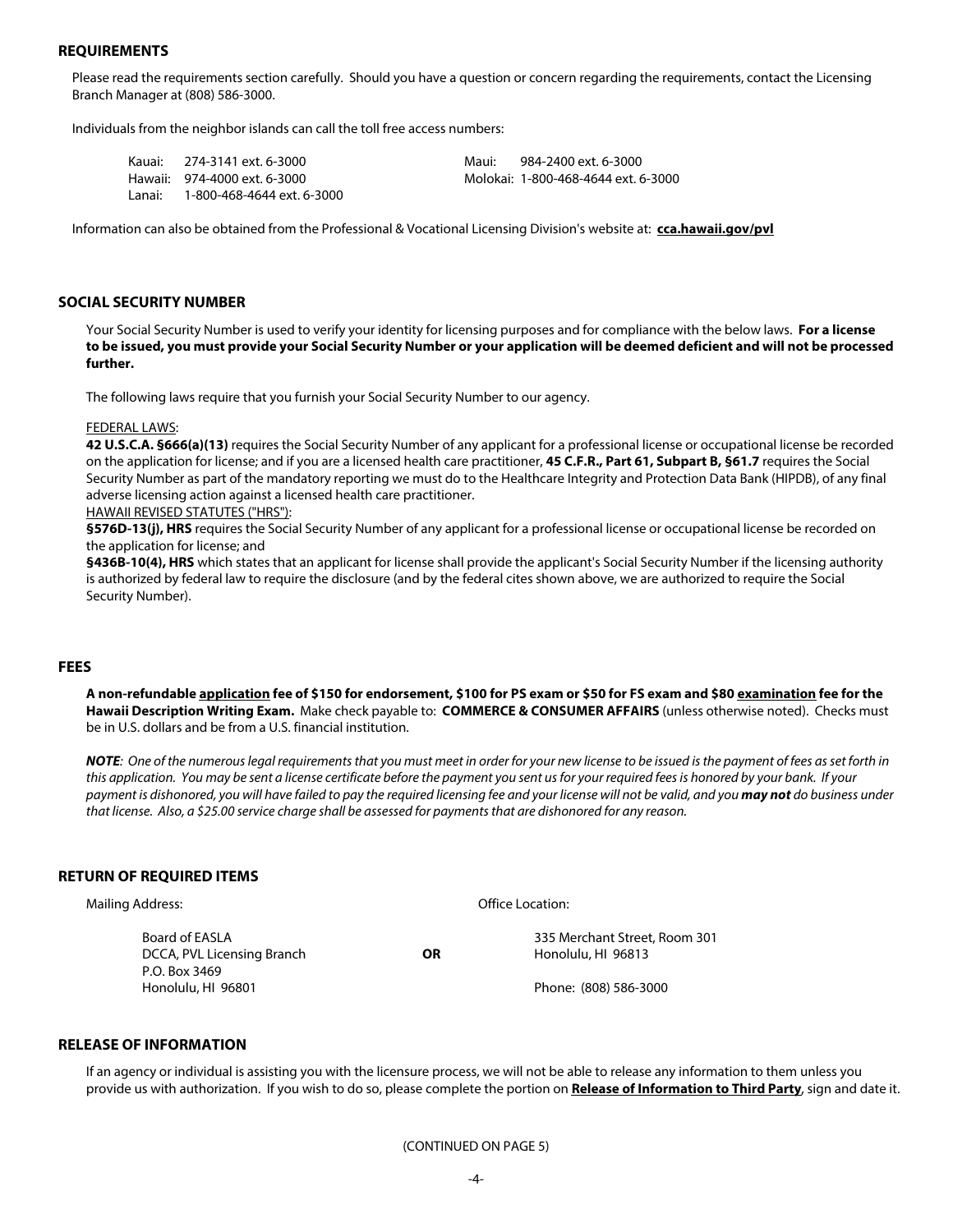#### **RESPONSE**

You will receive a deficiency notice or an approval notice upon receipt of all required documents and review of your application.

If for any reason you are denied the registration or license you are applying for, you may be entitled to a hearing as provided by the Hawaii Administrative Rules, Title 16, Chapter 201, and/or Chapter 91, Hawaii Revised Statutes. Your written request for a hearing should be directed to the agency that issues your registration or license and must be received within 60 days of the date that your application for registration or license has been denied.

### **ABANDONMENT**

Pursuant to HRS §436B-9 your application shall be considered abandoned and shall be destroyed if you fail to provide evidence of continued efforts to complete the licensing process for two consecutive years. The failure to provide evidence of continued efforts includes, but is not limited to: (1) failure to submit any required information and documents requested by the licensing authority within two consecutive years from the last date the documents and information were requested, or (2) failure to complete any additional requirements for licensure that remain after approval of your application, such as attempting to complete an exam requirement, within two consecutive years from the date your application was approved, or (3) failure to provide the licensing authority with any written communication during two consecutive years indicating that you are attempting to complete the licensing process. If an application is deemed abandoned, the applicant shall be required to reapply for licensure and comply with the licensing requirements in effect at the time of the reapplication.

### **LAWS & RULES PUBLICATIONS**

You must certify to reading, understanding, and agreeing to comply with the Hawaii Revised Statutes and Hawaii Administrative Rules governing this license area. Please see below for the chapter numbers of the applicable Hawaii Revised Statutes and Hawaii Administrative Rules. To obtain a copy of the statutes and rules, send a written request to: Board of EASLA, Commerce & Consumer Affairs, P.O. Box 3469, Honolulu, Hawaii 96801. In addition, you may download the statutes and rules from the following website: **cca.hawaii.gov/pvl**. Click on "Engineer, Architect, Surveyor, Landscape Architect".

For Surveyors, you should be familiar with Chapter 464 (HRS), Chapter 115 (HAR), and Chapter 436B, the Professional and Vocational Licensing Act.

# **LICENSURE & RENEWAL**

After all requirements are fulfilled, license fees will be due. Notification of amounts will be sent to you at the appropriate time.

For Surveyors, all licenses **(regardless of issuance date)** will expire on **April 30 of each EVEN-NUMBERED year** and are subject to renewal by the license expiration date. Renewals received after the license expiration date are subject to late renewal fees and may be restored up to 2 years. After 2 years, a new application for licensure is required.

# **CHANGE OF ADDRESS**

Whenever you have a change of address, please report it to the department in writing so that your records can be updated.

Print Form

This material can be made available for individuals with special needs. Please call the Licensing Branch Manager at (808) 586-3000 to submit your request.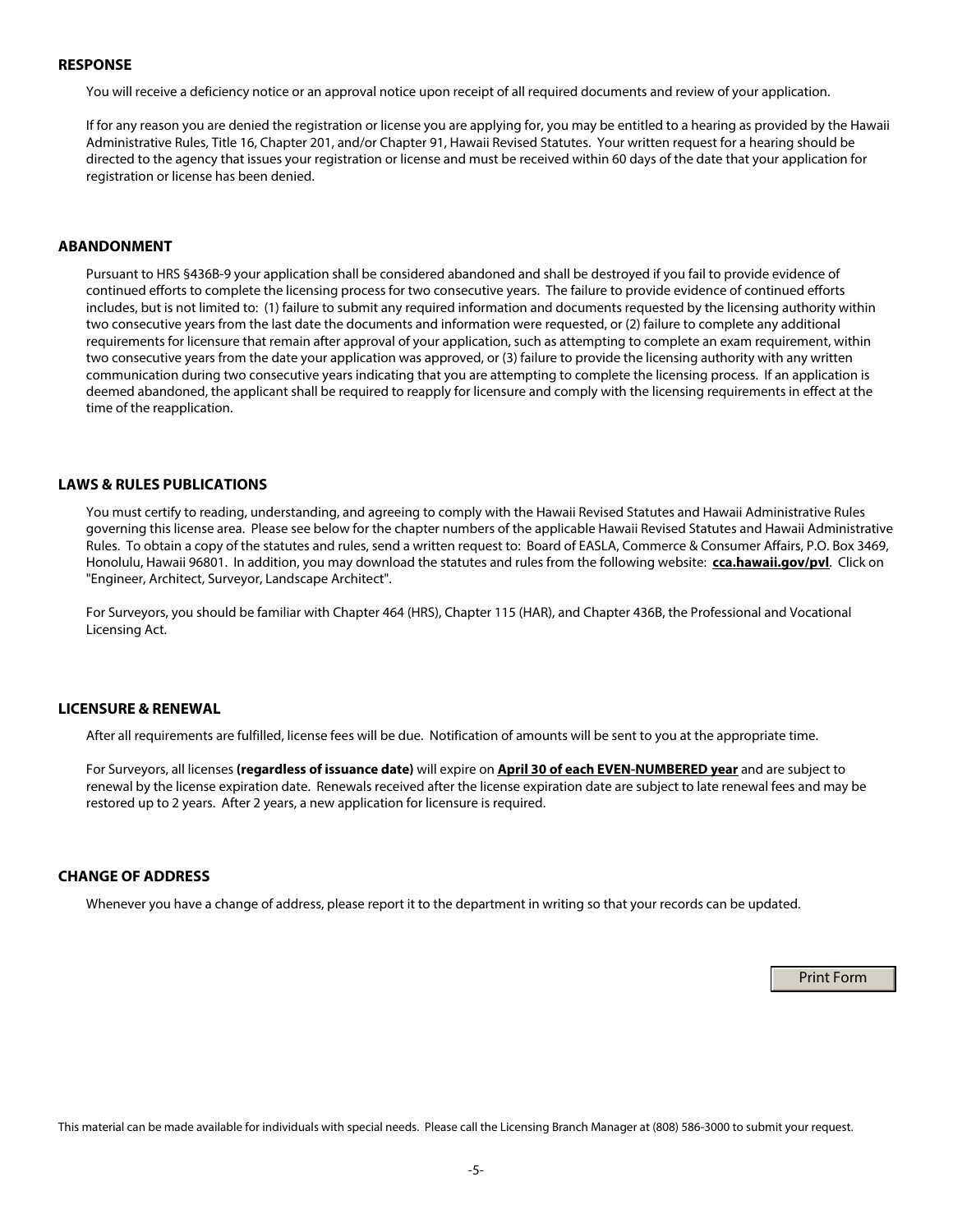|    | <b>APPLICATION FOR LICENSURE - LAND SURVEYOR</b><br>Access this form via website at: cca.hawaii.gov/pvl |                            |                                                                        | Approved: FS             |    |  | PS. | (State)           |
|----|---------------------------------------------------------------------------------------------------------|----------------------------|------------------------------------------------------------------------|--------------------------|----|--|-----|-------------------|
|    | Check your pathway to licensure and your education level.                                               |                            |                                                                        | Passed:                  | FS |  | PS  | (State)           |
| #1 | <b>Via Endorsement</b>                                                                                  |                            |                                                                        | License No.              |    |  |     | Date Licensed:    |
|    | Current License in                                                                                      |                            |                                                                        | LS-                      |    |  |     |                   |
|    | $\overline{(State)}$                                                                                    | License No.                |                                                                        |                          |    |  |     |                   |
|    | Education Level: $\bigcirc$ 1 $\bigcirc$ 2 $\bigcirc$ 3 $\bigcirc$ 4                                    | <b>Years of Experience</b> |                                                                        |                          |    |  |     |                   |
|    | with NCEES exam<br>a.                                                                                   |                            |                                                                        |                          |    |  |     |                   |
|    | Passed FS exam in<br>on                                                                                 |                            |                                                                        |                          |    |  |     |                   |
|    | (State)                                                                                                 | (Date)                     | USE                                                                    |                          |    |  |     |                   |
|    | Passed PS exam in<br>on                                                                                 |                            |                                                                        |                          |    |  |     |                   |
|    | $(State)$                                                                                               | (Date)                     | <b>BOARD</b>                                                           |                          |    |  |     |                   |
|    | without NCEES exam (attach "Responsible In Charge" forms to<br>b.<br>document 15 years experience).     |                            | FOR                                                                    |                          |    |  |     |                   |
| #2 | <b>Via NCEES Exams</b>                                                                                  |                            |                                                                        |                          |    |  |     |                   |
|    | Application for FS exam                                                                                 |                            |                                                                        |                          |    |  |     |                   |
|    | • Education Level: $\bigcirc$ 1 $\bigcirc$ 2 $\bigcirc$ 3 $\bigcirc$ 4 $\bigcirc$ 5                     | Years of Experience        |                                                                        |                          |    |  |     |                   |
|    | Application for PS exam                                                                                 |                            |                                                                        |                          |    |  |     |                   |
|    | • Education Level: $\bigcirc$ 1 $\bigcirc$ 2 $\bigcirc$ 3 $\bigcirc$ 4                                  |                            |                                                                        |                          |    |  |     |                   |
|    |                                                                                                         | <b>Years of Experience</b> |                                                                        |                          |    |  |     |                   |
|    | Application for FS and PS exam                                                                          |                            |                                                                        |                          |    |  |     |                   |
|    | • Education Level: $\bigcirc$ 1 $\bigcirc$ 2 $\bigcirc$ 3 $\bigcirc$ 4                                  | <b>Years of Experience</b> |                                                                        |                          |    |  |     |                   |
|    | Legal Name (First, Middle)<br>(Last)                                                                    |                            |                                                                        | Social Security No.:     |    |  |     | Phone No. (days): |
|    |                                                                                                         |                            |                                                                        |                          |    |  |     |                   |
|    | Residence Address (Include Apt. No., City, State and Zip Code)                                          |                            |                                                                        | <b>Other Names Used:</b> |    |  |     |                   |
|    |                                                                                                         |                            |                                                                        |                          |    |  |     |                   |
|    |                                                                                                         |                            |                                                                        |                          |    |  |     |                   |
|    |                                                                                                         |                            | Indicate STATE exam date applying for:<br>$\bigcap$ APRIL<br>◯ OCTOBER |                          |    |  |     |                   |
|    |                                                                                                         |                            | Employer's Name, Address & Phone No.                                   |                          |    |  |     |                   |
|    | Mailing Address (ONLY if different from above)                                                          |                            |                                                                        |                          |    |  |     |                   |
|    |                                                                                                         |                            |                                                                        |                          |    |  |     |                   |
|    |                                                                                                         |                            |                                                                        |                          |    |  |     |                   |
|    |                                                                                                         |                            |                                                                        |                          |    |  |     |                   |

Check answers and provide detailed explanation and supporting documents if applicable.

(CONTINUED ON PAGE 2)

Appl . . . . . . . . . . . . . . . . 244 . . . . . . \$150/\$100/\$50 Reg . . . . . . . . . . . . . . . . 245 . . . . . . \$64 Exam (State) . . . . . . . . 254 . . . . . . \$80 CRF . . . . . . . . . . . . . . . . 247 . . . . . . \$50/\$100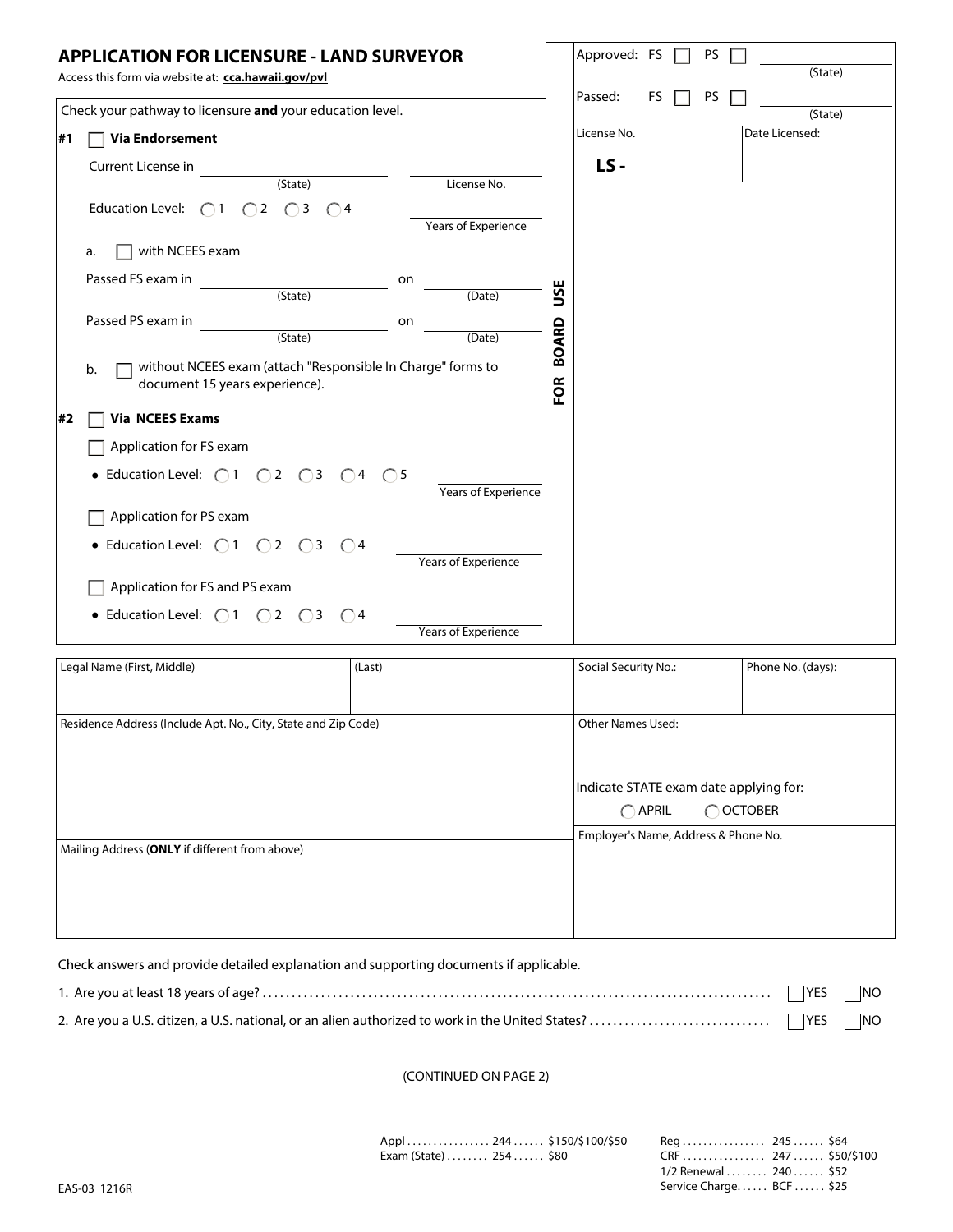| Print Name of Applicant (Surveyor):         | Date:                            |             |     |
|---------------------------------------------|----------------------------------|-------------|-----|
|                                             |                                  | <b>IYES</b> | NO  |
| If "YES" indicate the MONTH and YEAR:<br>or | License No.: LS -<br>Expiration: |             |     |
|                                             |                                  | <b>IYES</b> | NO  |
|                                             |                                  | VFC         | ⊣ங∩ |

5. Are there any disciplinary actions pending against you? . . . . . . . . . . . . . . . . . . . . . . . . . . . . . . . . . . . . . . . . . . . . . . . . . . . . . . . . . . . . . . . . YES NO

6. Have you ever been convicted of a crime in any jurisdiction that has not been annulled or expunged? . . . . . . . . . . . . . . . . . . . YES NO

 *EXPLAIN "YES" RESPONSES, PROVIDING DATES, PLACES, AND TYPE OF CONVICTION OR DISCIPLINARY ACTION ON A SEPARATE SHEET AND SUBMIT PERTINENT DOCUMENTATION FROM THE COURTS OR LICENSING AUTHORITY. Attach pertinent documentation if applicable.*

**EDUCATION**

| <b>EDUCATION</b>                      |               |    |                  |                 |       |  |  |  |
|---------------------------------------|---------------|----|------------------|-----------------|-------|--|--|--|
|                                       | Dates (mo/yr) |    | <b>Date</b>      | <b>Degree</b>   |       |  |  |  |
| <b>Name &amp; Location of School</b>  | From          | To | <b>Graduated</b> | <b>Received</b> | Major |  |  |  |
| <b>Engineering College/University</b> |               |    |                  |                 |       |  |  |  |
| Other College/University              |               |    |                  |                 |       |  |  |  |

| <b>EXPERIENCE RECORD</b> (You may attach additional sheets provided that the information is in this format) |             |                                   |                             |                                                                                                                                                                                                                                                |                                    |                                                     |  |
|-------------------------------------------------------------------------------------------------------------|-------------|-----------------------------------|-----------------------------|------------------------------------------------------------------------------------------------------------------------------------------------------------------------------------------------------------------------------------------------|------------------------------------|-----------------------------------------------------|--|
|                                                                                                             |             | DATES (mo/yr)<br>TIME (yrs & mos) |                             | TITLE OF POSITION, NAME OF EMPLOYER & CHARACTER OF<br><b>EACH EMPLOYMENT. Designate each employment or change</b><br>$ $ in position by a separate letter and a ruled line extending<br>across page. Include magnitude & complexity of work on | <b>YOUR SUPERVISOR</b>             |                                                     |  |
| ENGAGEMENT NUMBER                                                                                           | <b>FROM</b> | <b>TO</b>                         | <b>TOTAL</b><br><b>TIME</b> | which engaged, your duties & degree of responsibility. Have<br>in mind that the Examining Committee is more interested in<br>$ $ your specific duties rather than the number of persons<br>employed or over-all cost of projects.              | <b>NAME</b><br>&<br><b>ADDRESS</b> | <b>LICENSED</b><br><b>LAND</b><br><b>SURVEYORS?</b> |  |
|                                                                                                             |             |                                   |                             |                                                                                                                                                                                                                                                |                                    |                                                     |  |
|                                                                                                             |             |                                   |                             |                                                                                                                                                                                                                                                |                                    |                                                     |  |
|                                                                                                             |             |                                   |                             |                                                                                                                                                                                                                                                |                                    |                                                     |  |
|                                                                                                             |             |                                   |                             |                                                                                                                                                                                                                                                |                                    |                                                     |  |
|                                                                                                             |             |                                   |                             | <b>SUMMARY (By Applicant)</b><br><b>TOTAL EXPERIENCE</b>                                                                                                                                                                                       |                                    |                                                     |  |

**SUMMARY** *(By Board)*